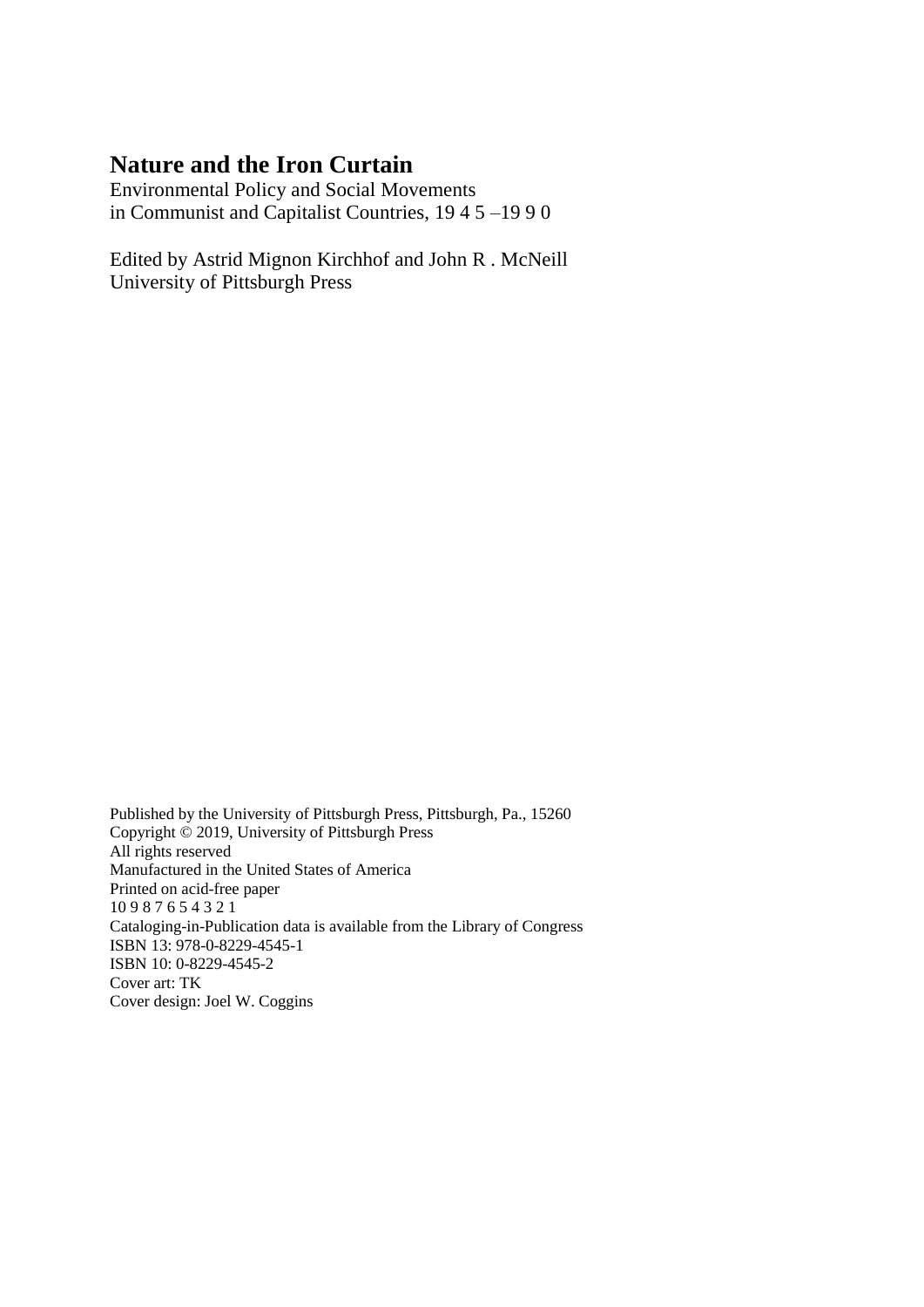# **CONTENTS**

#### \\\\\\\\\\\\\\\\\\\\\\\\\\\\\\\\\\\\\\\\\\\\\

Acknowledgments  $\setminus$  \ 000 Introduction Environmentalism, Environmental Policy, Capitalism, and Communism Astrid Mignon Kirchhof and J. R . McNeill  $\setminus$  \ \ 000

#### **PART I**

```
Communist and Capitalist Systems Revisited
A Comparison of Their Environmental Politics
1
Building a Soviet Eco-Power while Looking at the Capitalist World
The Rise of Technocratic Environmentalism in Russian Water Controversies, 1957–1989
Laurent Coumel
\setminus \ 000
2
Water Pollution and Protection in the Lithuanian Soviet Republic
Anolda Cetkauskaite and Simo Laakkonen 
\setminus \ 000
3
The Fallout of Chernobyl
The Emergence of an Environmental Movement in the Ukrainian Soviet Socialist 
Republic
Tetiana Perga 
\setminus \ \ 000
4
Keeping the Air Clean?
Environmental Policy, Utility Companies, and Social Movements in West Germany 
since the 1970s
Hendrik Ehrhardt 
\setminus \ 000
5
From Anti-Nuke to Ökopax
1970s Anti-Reactor Activism, and the Emergence of West Germany's Mass 
Movement for Peace
Stephen Milder 
\setminus \ 000
6
An Unguided Boom
Environmental Policies of Cold War Italy
Wilko Graf von Hardenberg 
\setminus \ \ 000
```